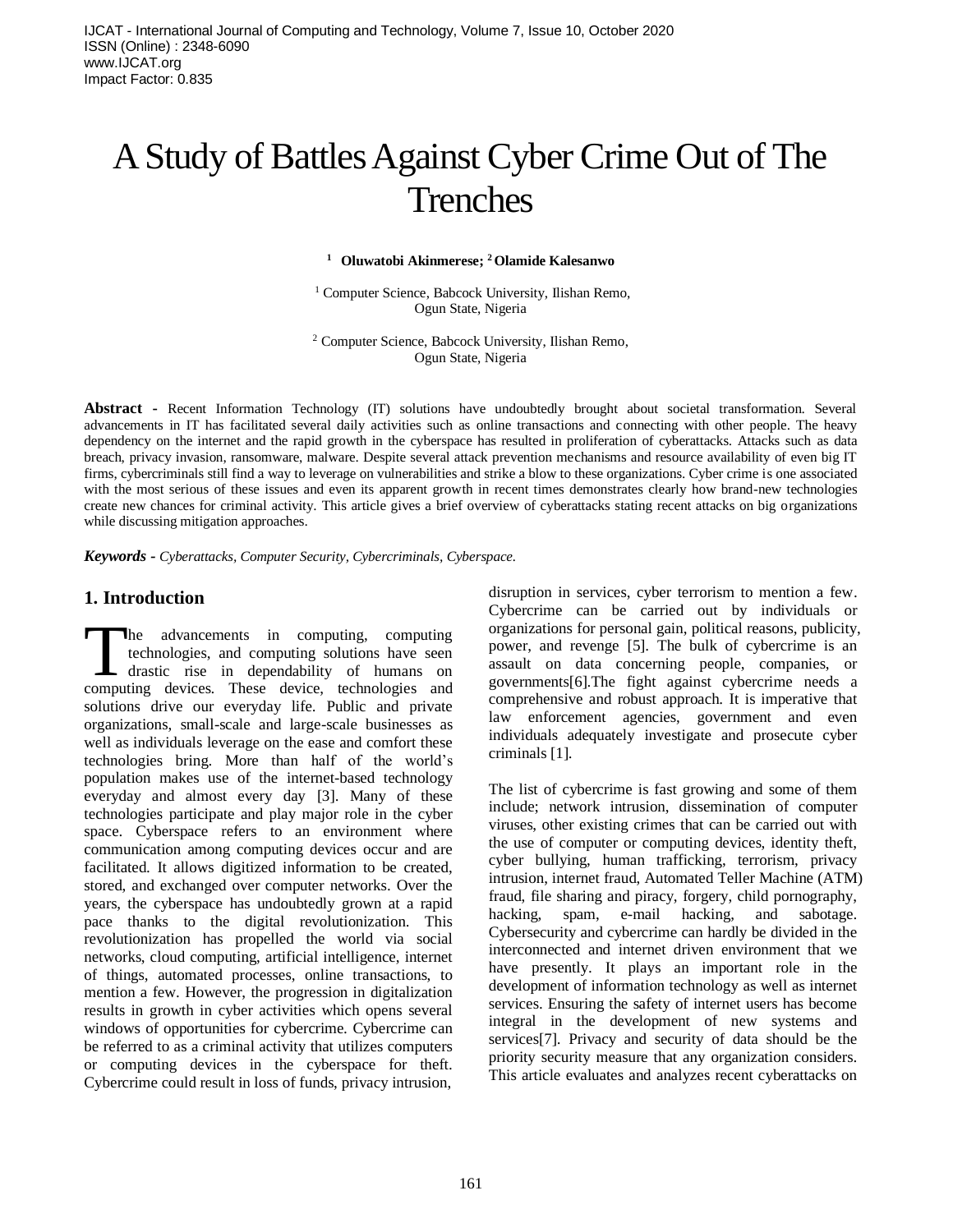top organizations, strategies used to mitigate and recover from the attacks, as well as its implications. In achieving this, four sections are presented. Section 1 discuss the introduction giving an overview of cyberattacks. Recent attacks on top organizations were covered the section 2 while section 3 elaborates on the strategies that can be used to mitigate these attacks. The conclusion is showcased in section 4.

## **2. Recent Cyberattacks on Top Organizations**

The outbreak of the COVID-19 pandemic has forced many institutions and organization to resolve into remote business operations thereby increasing cyber activity. There has been a drastic rise in the number of data breaches and over 81 global companies have reported data breaches and over 80% of the data breaches have occurred because of stolen data or brute force attack [8].Currently, the pandemic has given cyber criminals an avenue to exploit and launch highly sophisticated cyberattacks on every industry. In the first six months of 2020, numerous Fortune 500 businesses were hit by major data breaches in which hackers sold information containing account passwords, personal documents, private and financial details stolen from these organizations.This year, nearly 16 billion records have been unveiled. In comparison, in the first quarter of the year 2020, 8.4 billion records were exposed! In contrast with the first half of 2019 during which 4,1 billion records were exposed, this figure is a 273% rise relative to the first half of 2019 [8].

Twitter, a social media platform was breached when the twitter accounts of high-profile US citizens like Elon Musk, Barack Obama, Bill Gates, and Joseph Biden were verified. The cyber criminals were able to reset the user passwords, post fake tweets from these accounts and offered to send \$2000 for \$1000 sent to a specified Bitcoin address. According to Twitter (2020), "the attack on July 15, 2020, targeted a small number of employees through a phone spear-phishing attack. This attack relied on a significant and concerted attempt to mislead certain employees and exploit human vulnerabilities to gain access to our internal systems"[2].

Marriott International which is an American multinational hospitality company disclosed a security breach that impacted data of more than 5.2 million hotel guests who used their company's loyalty application. Hackers stole login codes from two Marriott personnel accounts who had access to customer details about the hotel chain's loyalty program. They used the information about a month before the violation was found to siphon off the data.Hackers may have stolen credentials from their workers either by

credential stuffing or phishing, according to the Marriot. Earlier in late 2018, the hotel giant also announced a data leak in which up to 500 million guests were involved [9].

As a result of the "work from home policy" invoked due to Covid-19 outbreak, Zoom became the most widely used video conferencing application [10]. The application became vulnerable to various security threats and eventually became a victim of the data breach.

In the first week of April 2020, the news of "500,000 stolen Zoom passwords available for sale in dark web crime forums" shook the application users. It was reported that more than half a million Zoom account login credentials were up for sale and some of the accounts' credentials were given away for free. In fact, some of the login credentials were sold for less than a US cent each. Along with account login credentials, victims' personal meeting Uniform Resource locators (URLs) and HostKeys were available too. The leaked account' details belonged to financial institutions, banks, colleges, and various organizations[8].

Hackers claim they have accessed the personal data of 80,000 Covid-19 patients in New Delhi.

This attack was done in protest against Delhi Government's approach towards the healthcare personnel. This is not the first breach of security to occur during the pandemic: in May a French hacker claimed he could access the location data of over 100 million people using the government's Covid-19 tracing app[11].

Kingston's Royal Military College is one of four military training schools in Canada. On July 2020, there was an incidence of cyberattack on the University's online network.

The Online network was temporarily disabled and seem like core systems of the institution were hit. The malicious software that crippled the core system exploited a security hole to install itself and thereafter encrypt the content of the disks rendering it inaccessible and unreadable.

In preventing further spread of the infection, the institution had to turn off everything thereby crippling activities on the school [12].

Data breach of 18 companies were exposed on hacker's forum. The data breach exposed databases of these companies. Over Three hundred and ninety one million user records were exposed [13]. Table 1 shows a list of the companies and the number of records that were exposed.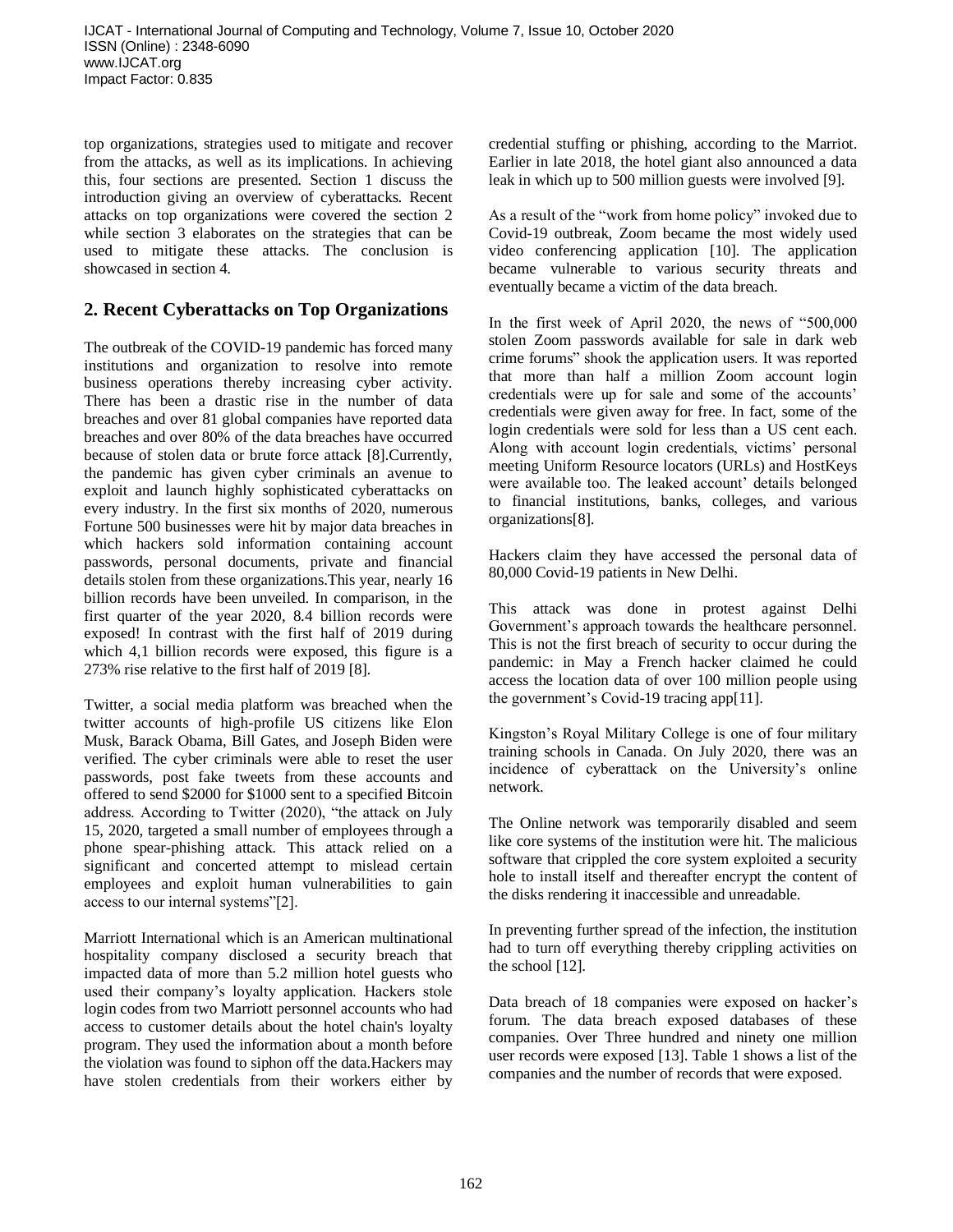| S/N                                             | Company          | Number of User<br>Records      |
|-------------------------------------------------|------------------|--------------------------------|
| 1                                               | Appen            | 5.8 Million                    |
| $\overline{2}$                                  | Chatbooks        | 15.8 Million                   |
| 3                                               | Dave             | 7 Million                      |
| $\overline{4}$                                  | Drizly           | 2.4 Million                    |
| 5                                               | GGumim           | 2.3 Million                    |
| 6                                               | Havenly          | 1.3 Million                    |
| 7                                               | Hurb             | 20 Million                     |
| 8                                               | Indaba Music     | 475 Thousand                   |
| 9                                               | Ivoy             | 127 Thousand                   |
| 10                                              | Mathway          | 25.8 Million                   |
| 11                                              | Proctoru         | 444 Thousand                   |
| 12                                              | Promo            | 22 Million                     |
| 13                                              | Rewads1          | 3 Million                      |
| 14                                              | Scentbrid        | 5.8 Million                    |
| 15                                              | Swyl             | 4 Million                      |
| 16                                              | <b>True Fire</b> | 602 Thousand                   |
| 17                                              | Vakinha          | 4.8 Million                    |
| 18                                              | Wattpad          | 270 Million                    |
|                                                 |                  | 391,648,000                    |
| <b>Total Number of User</b><br>Records breached |                  | (391 Million, 648<br>thousand) |

Table 1: List of companies that were breached and number of records exposed.

Over 500GB of data has been claimed to the stolen from the Microsoft's private Github repository. The attackers gained full access to the software giant's private repositories. However, is has been stated that the information leaked does not call for any alarm [14].

Recent attacks on these big companies is an indication that cyber criminals are always attempting new means to strike a blow. Despite the ever-improving mitigation techniques and cybersecurity approach, there is need to access every means and vulnerability that can be exploited by attackers. The next section highlights some of the mitigation techniques that are used to curb these constantly stemming attacks.

### **3. Mitigating Against Cyber Attacks**

The ever changing approach attackers use to launch cyberattacks calls for the need to have an ever evolving cyber security approach as well. Cybercrime is rising and new technological frameworks for tackling the growth of cybercrime are in-efficient. This suggest that more preventive measures are needed[4].Cyber security is used to refer to tools, technologies, training as well as practices that are used to protect network systems, devices, software programs, information and data from attackers or unauthorized access. Due to the wide range of attacks (some of which include attack on data, attacks on network, attacks on software program) there are diverse types of cyber security approaches. However, based on some of the reported cases in earlier section, the cybersecurity approach that will be discussed are;

Data Loss Prevention: This is a mechanism that ensures that sensitive data are not being transmitted outside the private network. This technique is used by several organizations to ensure that vulnerabilities are not present on the network and sensitive data are not leaked intentionally or unintentionally by staff and users of the data in the network. The network administrator is aware of what data is being transmitted by users. By using monitoring, detection and blocking techniques, sensitive data are scanned and are prevented if need be from being transmitted.

Intrusion Detection and Prevention Systems:These are systems that monitor the network system to detect and prevent any form of intrusion or anomaly in the network behavior. These systems are able to identify and weed out malicious programs and also detect social engineering schemes that sway users into revealing sensitive information. These systems also help in preventing malware attacks and SQL injections that can be used to access enterprise databases [15].

Encryption of Data:Encryption is the act of scrambling and encoding data to avoid readability and accessibility from an unauthorized third party. The encryption uses a special key to encode the data and only the authorized party with the required key can make meaning of the data. With this technique, even if an attacker lays hold of the information, it will be meaningless except he has the key to unscramble the cyphered text. Cyphered texts are the result of the scrambled or encrypted data while the process of converting the encrypted or cyphered text into readable form using the authorized key is known as decryption. Encryption can be used to protect data at rest (data sitting in the data storage) or data in transit (Data actively used or transferred). Adequate security management on databases will limit attacker's access to data in databases.

Regular Vulnerability assessment Test: This is a process of identifying and evaluating the security vulnerability in an organization. It allows organizations respond quickly to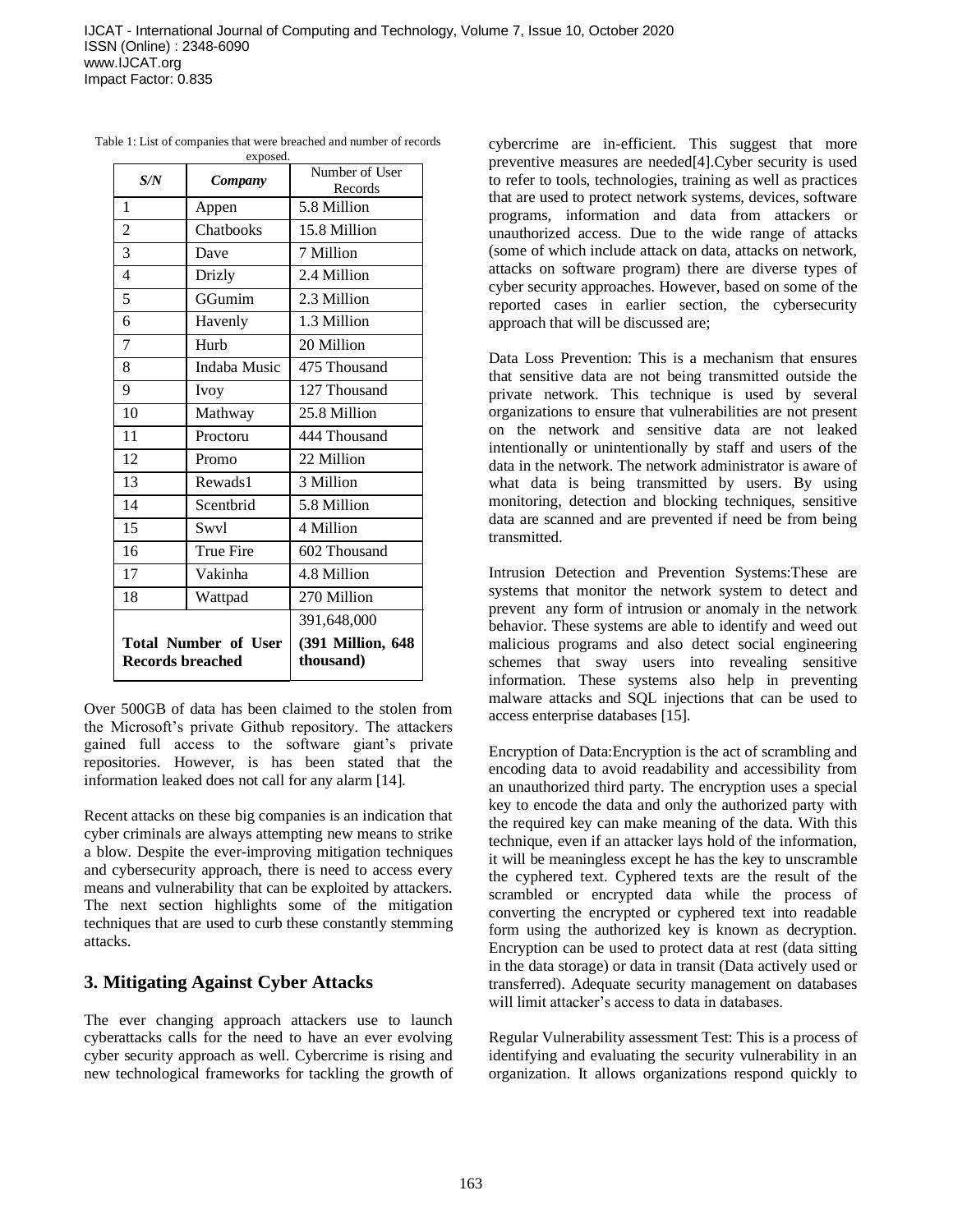potential and existing threats. Regular vulnerability assessment reduces the chance off attackers preying on vulnerabilities.

Regular update of software and patch installations: Regular installation of software updates and patches also reduce the risk of cyber attacks.

User Orientation: Users of the organization's network (mostly employees) should be educated and trained about security awareness to help them identify and combat cyber threats.

#### **4. Conclusions**

Computer security is not only a technological defense strategy, it is also regarding people. Individual users, private sector as well as federal government needs a basic understanding of cyber threats and how to recognize them. On one hand, advancement in innovation has actually brought a lot greater efficiency: traffic jams eliminated, pollution lowered, more affordable expense of transport and even more. It is indeed a golden age. Then a Computer attack jeopardizes the main network. The systems that coordinate all transportation shut down, bringing an entire city to a sudden halt, crucial services stop working, and turmoil ensues. Any organization could be attacked. It is important to always be ahead of cyber attackers so as to avoid losing sensitive information.

### **References**

- [1] S. Rajeyyagari and A. S. Alotaibi, "A study on cybercrimes, threats, security and its emerging trends on latest technologies: influence on the Kingdom of Saudi Arabia", International Journal of Engineering & Technology, vol. 7, no. 23, 2018, pp. 54. Available: 10.14419/ijet.v7i2.3.9969.
- [2] "Twitter", Twitter.com, 2020. [Online]. Available: https://twitter.com/TwitterSupport/status/12890001383005 63457?ref\_src=twsrc%5Etfw%7Ctwcamp%5Etweetembed %7Ctwterm%5E1289000208701878272%7Ctwgr%5E&re f\_url=https%3A%2F%2Fwww.theverge.com%2F2020%2 F7%2F30%2F21348974%2Ftwitter-spear-phishing-attackbitcoin-scam. [Accessed: 26- Sep- 2020].
- [3] A. Kovacevic, N. Putnik and O. Toskovic, "Factors Related to Cyber Security Behavior", IEEE Access, vol. 8, 2020, pp.125140-125148. Available: 10.1109/access. 2020.3007867.
- [4] Z. Liu, "A Cyber Crime Investigation Model Based on Case Characteristics", International Journal of Digital Crime and Forensics, vol. 9, no. 4, 2017, pp. 40-47. Available: 10.4018/ijdcf.2017100104.
- [5] M. Watson, "5 Reasons Why Cyber Criminals Attack IT Governance UK Blog", IT Governance UK Blog, 2020. [Online]. Available: https://www.itgovernance.co.uk/blog/5-reasons-whycyber-criminals-attack. [Accessed: 26- Sep- 2020].
- [6] "cybercrime | Definition, Statistics, & Examples", Encyclopedia Britannica, 2020. [Online]. Available: https://www.britannica.com/topic/cybercrime. [Accessed: 26- Sep- 2020].
- [7] G. Marco, Understanding cybercrime, 2nd ed. ITU publication, 2012.
- [8] P. Dutta, "5 Biggest Data Breaches of 2020 (So Far) Security Boulevard", Security Boulevard, 2020. [Online]. Available: https://securityboulevard.com/2020/08/5 biggest-data-breaches-of-2020-so-far/#. [Accessed: 26- Sep- 2020].
- [9] K. Bowen, "Credential Stuffing: the Culprit of Recent Attacks", Infosecurity Magazine, 2020. [Online]. Available: https://www.infosecuritymagazine.com/blogs/credential-stuffing-recent-attacks/. [Accessed: 26- Sep- 2020].
- [10] K.Boyarsky, "The 10 Best Video Meeting Apps", Owllabs.com, 2020. [Online]. Available: https://www.owllabs.com/blog/best-meeting-apps. [Accessed: 26- Sep- 2020].
- [11] J. Wallen, M. Stephens, D. Penna, J. Kelly-Linden, M. Field and A. Gulland, "Hackers obtain Covid-19 patient database in protest at treatment of Indian health workers", The Telegraph, 2020. [Online]. Available: https://www.telegraph.co.uk/global-health/terror-andsecurity/hackers-obtain-covid-19-patient-database-protesttreatment-indian/. [Accessed: 26- Sep- 2020].
- [12] S. Butler-Hassan, "Motives unclear as cyber attack shuts down RMC network", Kingstonist News - 100% local, independent news in Kingston, ON, 2020. [Online]. Available: https://www.kingstonist.com/news/motivesunclear-as-cyber-attack-shuts-down-rmc-network/. [Accessed: 26- Sep- 2020].
- [13] S. Turner, "386 Million Records from 18 Companies Leaked for Free", Fighting Identity Crimes powered by EZShield, 2020. [Online]. Available: https://www.fightingidentitycrimes.com/18-companies-368-million-records-data-breach/. [Accessed: 26- Sep-2020].
- [14] S.Gurubaran, "Microsoft's GitHub Account Hacked 500 GB Of Microsoft Data Exposed", GBHackers On Security, 2020. [Online]. Available: https://gbhackers.com/microsofts-github/. [Accessed: 26- Sep- 2020].
- [15] "Intrusion Detection & Prevention | Systems to Detect  $\&$ Prevent Attacks | Imperva", Learning Center, 2020. [Online]. Available: https://www.imperva.com/learn/applicationsecurity/intrusion-detection-prevention/. [Accessed: 01- Oct- 2020].

#### **Authors -**

**Oluwatobi Akinmerese** bagged his MSc. in Information Technology in the year 2016. He was also awarded a bachelor's degree in Electrical/Electronics Engineering in 2009. He currently works as a Lecturer in Crawford University, Igbesa, Ogun-state. He is currently on his doctoral studies at Babcock University, Ilishan-Remo, Ogun State. His research interests includes Cyber Security, Computer Networks and Telecommunication.